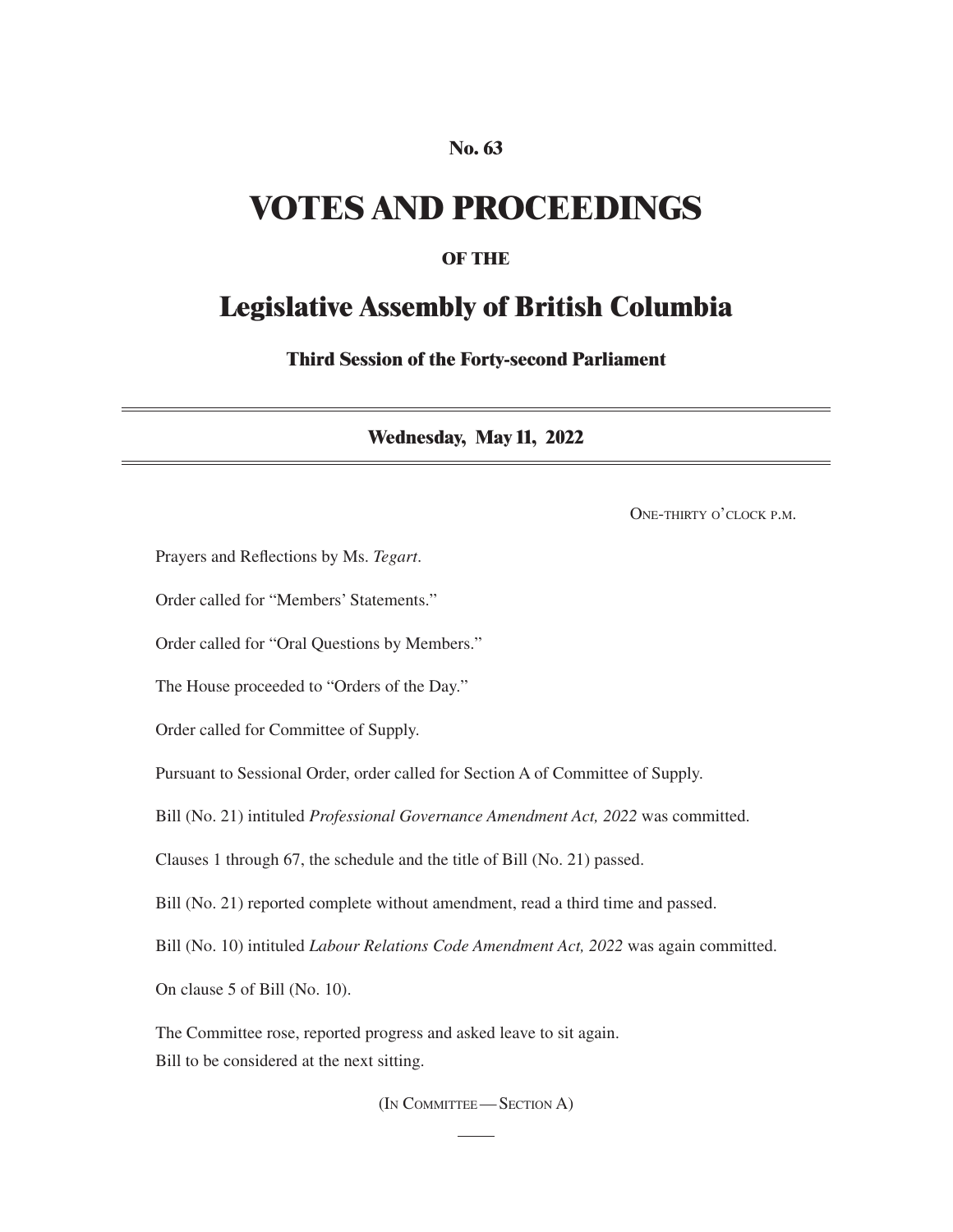Section A of Committee of Supply reported progress of the estimates of the Ministry of Health. Report to be considered at the next sitting. Committee to sit again at the next sitting.

And then the House adjourned at 6.55 p.m.

HON. RAJ CHOUHAN, *Speaker*

#### **NOTICE OF BILLS**

#### **Monday, May 16**

Mr. *Clovechok* to introduce a Bill intituled *Indigenous Names Statutes Amendment Act, 2022*.

#### **NOTICE OF MOTIONS**

#### **Monday, May 16**

**12** Mr. *D'Eith* to move—

Be it resolved that this House recognize Creative Industries Week and celebrate the talents, innovation and contributions that people in this sector bring to our economy and communities.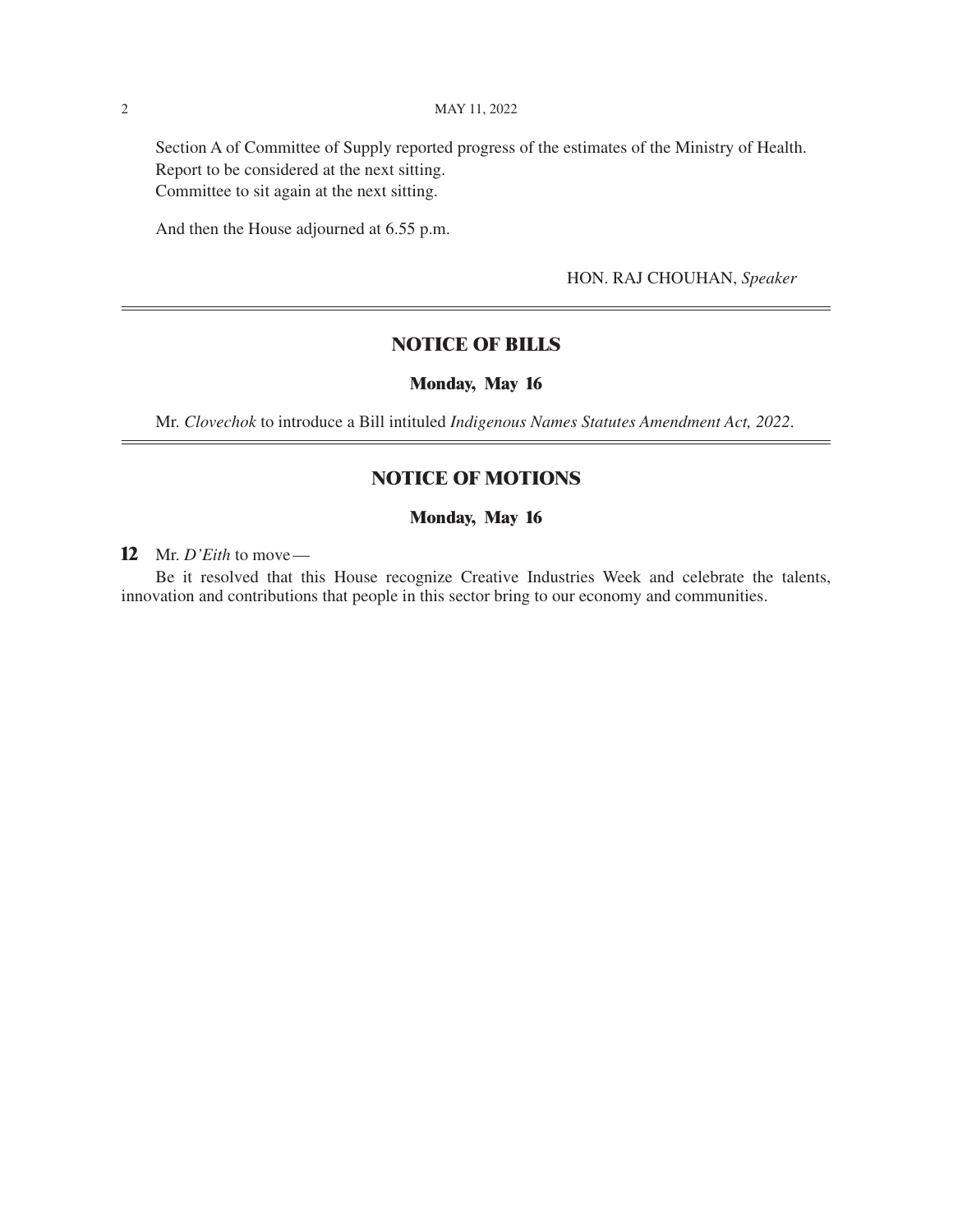| )<br>ו       |
|--------------|
| $\mathbf{I}$ |
| ſ            |
|              |
|              |
|              |
| くくしょ         |
| r<br>C       |
|              |
|              |
|              |
|              |

**GOVERNMENT BILLS**<br>(Listing printed for convenience only) *(Listing printed for convenience only)*

**GOVERNMENT BILLS**

| Bill<br>No.              | Title                                                                                           | Member                                       | First<br>Reading | Second<br>Reading | mittee<br>$Com-$ | Report     | Amended | Reading<br>Third | Royal<br>Assent | S.B.C.<br>S.B.C.<br>No. |
|--------------------------|-------------------------------------------------------------------------------------------------|----------------------------------------------|------------------|-------------------|------------------|------------|---------|------------------|-----------------|-------------------------|
|                          | An Act to Ensure the Supremacy of Parliament                                                    |                                              | Feb. 8           |                   |                  |            |         |                  |                 |                         |
|                          | Municipalities Enabling and Validating (No. 4)<br>Amendment Act, 2022                           | Hon. J. Osborne                              | Feb. 9           | Feb. 10           | Feb. 15          | Feb. 15    |         | Feb. 15          | Mar. 10         |                         |
| 3                        | Protected Areas of British Columbia                                                             | Hon. G. Heyman                               | Feb. 10          | Feb. 14           | Feb. 15          | Feb. 15    |         | Feb. 15          | Mar. 10         | $\mathcal{L}$           |
|                          | .                                                                                               |                                              | Feb. 14          | Feb. 17           | Mar. $7$         | Mar. $7\,$ |         | $\rm{Mar.}$ $7$  | Mar. 10         | 4                       |
|                          | Workers Compensation Amendment Act, 2022                                                        | Hon. H. Bains                                | Feb. 16          | Feb. 17           | Mar. 3           | Mar. 3     |         | Mar. 3           | Mar. 10         | 3                       |
|                          | Budget Measures Implementation Act, 2022                                                        | Hon. S. Robinson                             | Feb. 22          | Mar. 10           | Apr. 6           | Apr. 6     | Apr. 6  | Apr. 25          |                 |                         |
|                          |                                                                                                 | Hon. R. Fleming                              | Feb. 23          |                   |                  |            |         |                  |                 |                         |
|                          | Child and Family Support) Amendment Act, 2022<br>Attorney General Statutes (Hague Convention on |                                              | Mar. 2           | Mar. 8            | Mar. 28          | Mar. 28    |         | Mar. 28          | Mar. 31         | $\sqrt{2}$              |
| O                        | <br>Attorney General Statutes Amendment Act, 2022.                                              |                                              | Mar. $2$         | Mar. 8            | Mar. 29          | Mar. 29    |         | Mar. 29          | Mar. 31         | $\circ$                 |
| $\subseteq$              | <br>Labour Relations Code Amendment Act, 2022                                                   |                                              | Apr. 6           | May 5             |                  |            |         |                  |                 |                         |
|                          |                                                                                                 | Hon. S. Robinson                             | Mar. 7           | Mar. 10           | Mar. 29          | Mar. 29    | Mar. 29 | Mar. 31          | Mar. 31         | $\circ$                 |
| $\overline{\mathcal{C}}$ |                                                                                                 | :<br>:<br>:<br>:<br>Hon. S. Robinson         | Mar. 28          | Apr. 5            | Apr. 25          | Apr. 25    |         | Apr. 25          |                 |                         |
|                          |                                                                                                 | Hon. R. Fleming                              | Mar. 8           | Mar. 30           | Apr. $7$         | Apr. $7$   | Apr. 7  | Apr. 25          |                 |                         |
| 4                        |                                                                                                 | .<br>.<br>.<br>.<br>.<br>.<br>Hon. K. Conroy | Mar. 9           | Mar. 30           | Apr. 26          | Apr. 26    |         | Apr. 26          |                 |                         |
| 5                        |                                                                                                 | Hon. B. Ralston                              | May 9            | May 10            |                  |            |         |                  |                 |                         |
| $\overline{16}$          |                                                                                                 | Hon. R. Fleming                              | Apr. 5           | Apr. 27           | May 3            | May 3      |         | May 9            |                 |                         |
| $\overline{17}$          |                                                                                                 |                                              | Mar. 31          | Apr. $7$          | Apr. 28          | Apr. 28    |         | Apr. 28          |                 |                         |
| 18                       |                                                                                                 | Hon. S. Robinson                             | Mar. 28          | Mar. 29           | Mar. 30          | Mar. 30    |         | Mar. 30          | Mar. 31         | $\overline{ }$          |
| 19                       | <br>Employment Standards Amendment Act, 2022                                                    |                                              | Mar. 28          | Mar. 29           | Mar. 30          | Mar. 30    |         | Mar. 30          | Mar. 31         | $\infty$                |
| 20                       | <br>Municipal Affairs Statutes Amendment Act, 2022                                              |                                              | Apr. $7$         | Apr. 26           | May 3            | May 3      | May 3   | May 3            |                 |                         |
| 21                       | <br>Professional Governance Amendment Act, 2022                                                 | :<br>:<br>:<br>:<br>Hon. D. Eby              | Apr. 25          | May 2             | May 11           | May 11     |         | May 11           |                 |                         |
| 22                       |                                                                                                 | Hon. J. Whiteside                            | Apr. 26          | May $2$           |                  |            |         |                  |                 |                         |
| 23                       |                                                                                                 |                                              | Apr. 28          | May 4             | May 9            | May 9      |         | May 9            |                 |                         |
| 24                       |                                                                                                 |                                              | May 2            | May 4             | May 9            | May $9$    |         | May 9            |                 |                         |

MAY 11, 2022

3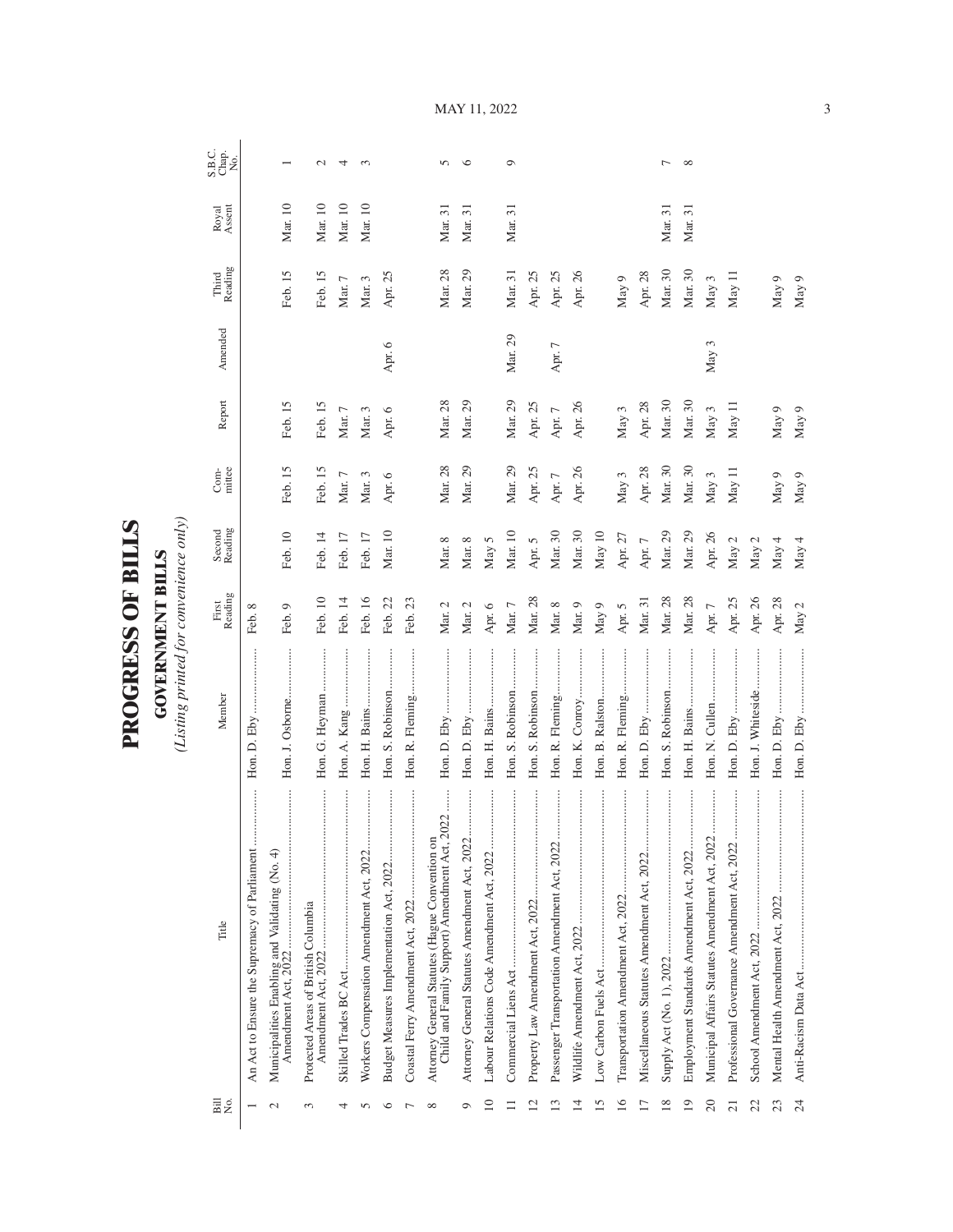**PROGRESS OF BILLS - Continued PROGRESS OF BILLS** *— Continued*

**MEMBERS' BILLS**<br>(Listing printed for convenience only) *(Listing printed for convenience only)* **MEMBERS' BILLS**

| Bill<br>Σó,      | Title                                              | Member                                 | First<br>Reading | Second<br>Reading | mittee<br>Com- | Report | Amended | Third<br>Reading | Royal<br>Assent | C<br>Sag<br>Sag   |
|------------------|----------------------------------------------------|----------------------------------------|------------------|-------------------|----------------|--------|---------|------------------|-----------------|-------------------|
|                  | M 201 British Columbia Transit Amendment Act, 2022 | Mr. Sturdy                             | Mar. 3           |                   |                |        |         |                  |                 |                   |
|                  |                                                    | Ms. Cadieux                            | Mar. 8           |                   |                |        |         |                  |                 |                   |
|                  | M 203 Assessment (Split Assessment Classification) |                                        | Mar. 9           |                   |                |        |         |                  |                 |                   |
|                  |                                                    | Mr. Sturdy                             | Mar. 10          |                   |                |        |         |                  |                 |                   |
|                  |                                                    |                                        | Apr. 5           |                   |                |        |         |                  |                 |                   |
|                  |                                                    |                                        | Apr. 6           |                   |                |        |         |                  |                 |                   |
|                  |                                                    |                                        | Apr. 25          |                   |                |        |         |                  |                 |                   |
|                  |                                                    |                                        | May 2            |                   |                |        |         |                  |                 |                   |
| * Title changed. |                                                    |                                        |                  |                   |                |        |         |                  |                 |                   |
|                  |                                                    |                                        | PRIVATE BILLS    |                   |                |        |         |                  |                 |                   |
|                  |                                                    | (Listing printed for convenience only) |                  |                   |                |        |         |                  |                 |                   |
| Bill<br>Σó       | Title                                              | Member                                 | Reading<br>First | Second<br>Reading | Com-<br>mittee | Report | Amended | Third<br>Reading | Royal<br>Assent | C<br>Sago<br>Sago |

Pr 401 Sea to Sky University Amendment Act, 2022 ..................... Mr. Sturdy ........................ Apr. 5

 $\overline{\phantom{a}}$ 

MAY 11, 2022